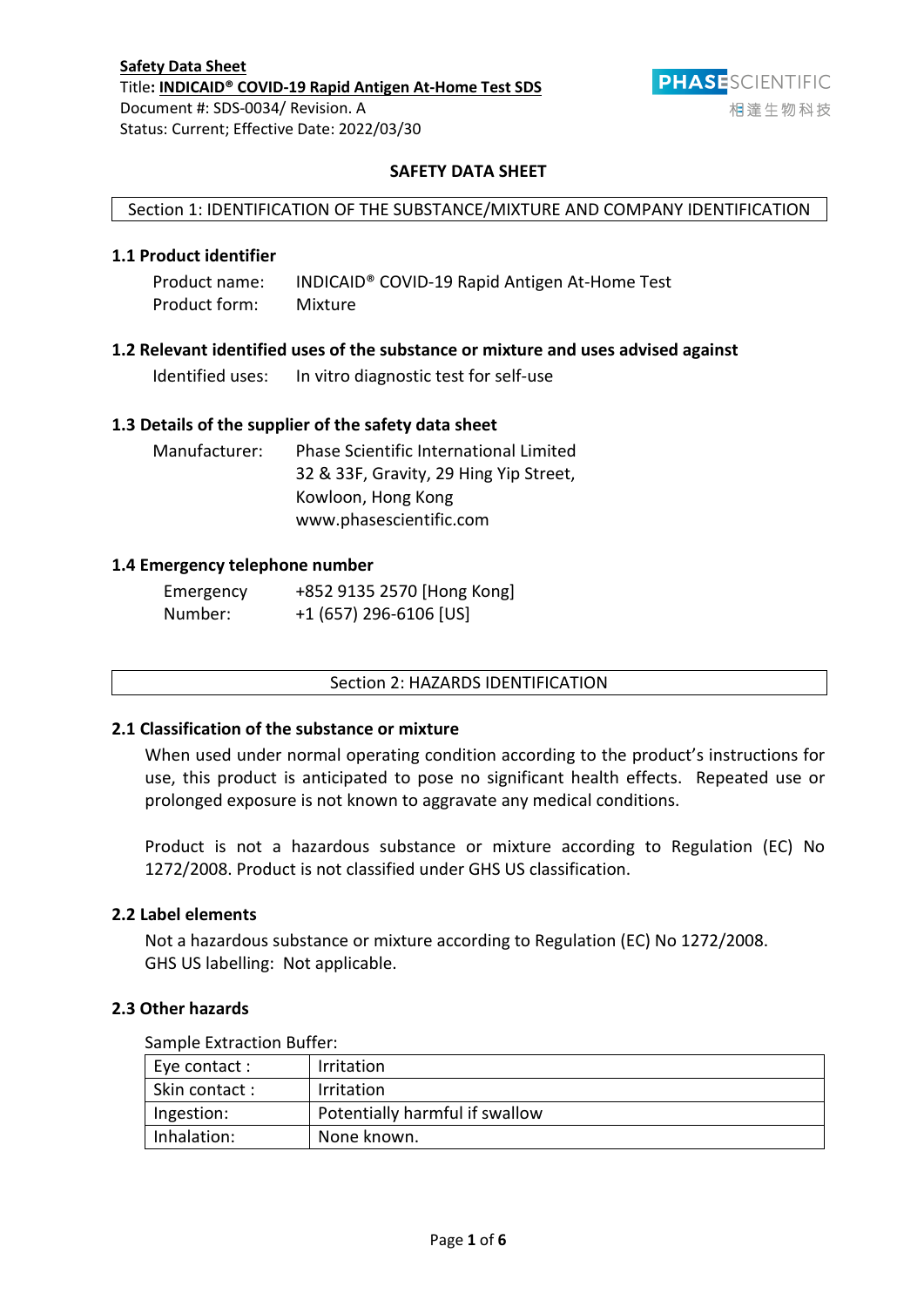

#### Section 3: COMPOSITION/INFORMATION ON INGREDIENTS

# **Composition of Extraction Buffer**

| <b>Chemical Name</b> | CAS#                  | <b>Concentration (%)</b> | <b>Hazard Statement</b> |
|----------------------|-----------------------|--------------------------|-------------------------|
| ProClin 300          | 26172-55-4; 2682-20-4 | $\leq 0.3$               | Non-hazardous at this   |
|                      |                       |                          | concentration           |
|                      | 9002-93-1             | $\leq 0.1$               | Non-hazardous at this   |
| Triton X-100         |                       |                          | concentration           |

### Section 4: FIRST AID MEASURES

### **4.1 Description of first aid measures**

## **In case of skin contact**

Immediately wash thoroughly with running water for at least 15 min

## **In case of eye contact**

Rinse thoroughly with plenty of water, also under the eyelids for at least 15 minutes.

# **If swallowed**

Does not induce vomiting. Never give anything by mouth to an unconscious person. Rinse mouth with plenty of water and seek immediate medical attention.

If symptoms persist, seek medical attention or poison control centre at <https://www.poison.org/contact-us> or 1-800-222-1222.

## Section 5: FIRE-FIGHTING MEASURES

#### **5.1 Extinguishing media**

#### **Suitable extinguishing media**

Use water spray, alcohol-resistant foam, dry chemical or carbon dioxide.

#### **5.2 Special hazards arising from the substance or mixture**

This material is non-flammable and non-reactive under normal condition of use, storage and transport.

## **5.3 Advice for firefighters**

This product does not contain combustible materials.

Special Exposure Hazards: None known.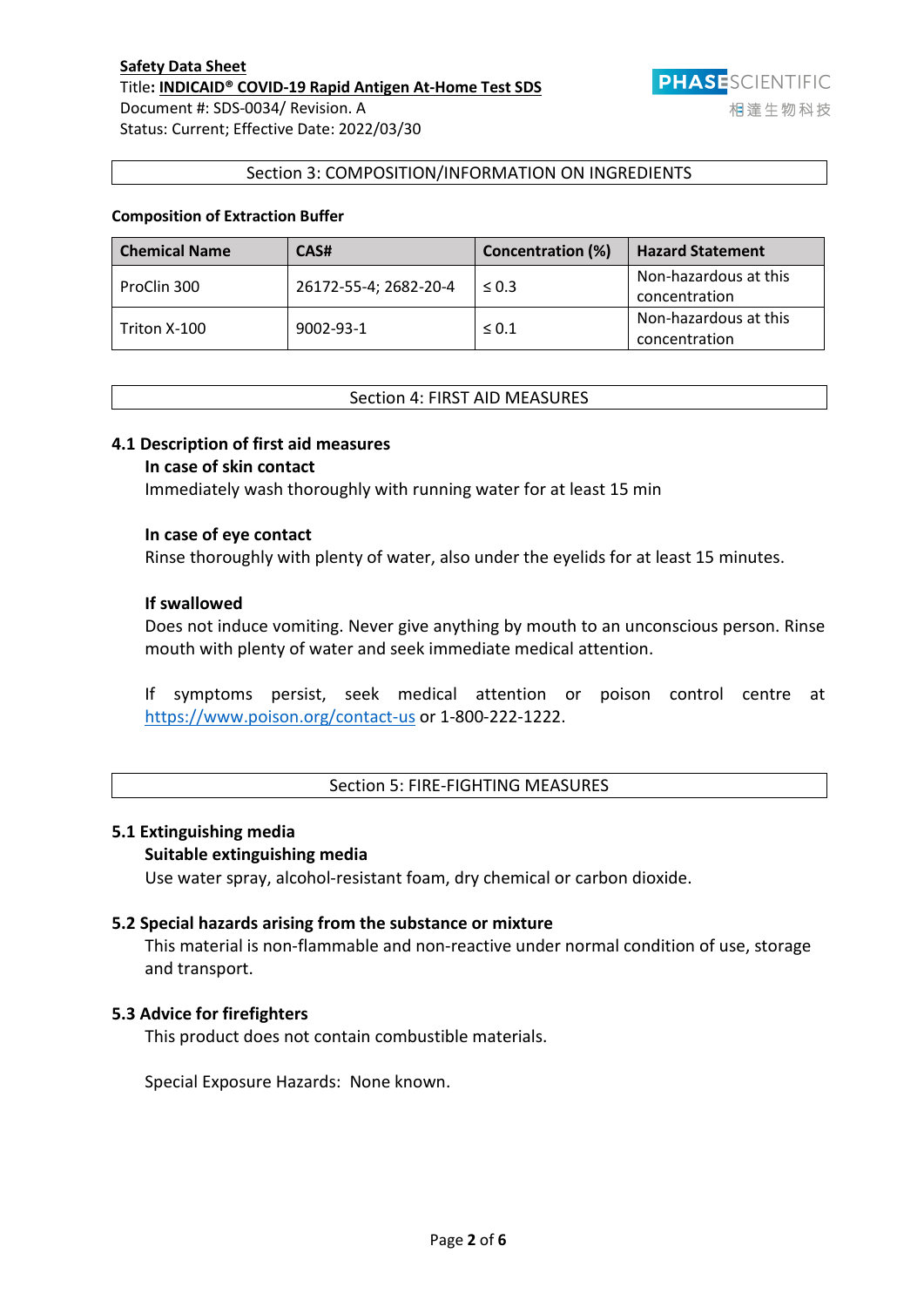

### Section 6: ACCIDENTAL RELEASE MEASURES

### **6.1 Personal precautions, protective equipment and emergency procedures**

Take proper precautions to minimize exposure by using personal protective equipment. For personal protection see section 8.

## **6.2 Environmental precautions**

Do not flush Extraction Buffer in drains

# **6.3 Methods and materials for containment and cleaning up**

Soak up spills with inert absorbent material and dispose used devices as hazardous waste. Keep in suitable, closed containers for disposal.

### **6.4 Reference to other sections**

For disposal see section 13.

### Section 7: HANDLING AND STORAGE

### **7.1 Precautions for safe handling**

Avoid contact with skin and eyes. Wear personal protective equipment.

## **7.2 Conditions for safe storage, including any incompatibilities**

Avoid direct sunlight. Store at 2- 30°C in original sealed package.

Section 8: EXPOSURE CONTROLS/PERSONAL PROTECTION

#### **8.1 Control parameters**

### **Components with workplace control parameters**

Contains no substances with occupational exposure limit values.

#### **8.2 Exposure controls**

#### **Appropriate engineering controls**

Ensure good ventilation of the workstation. Wash hands after working with substance. Minimize any anticipated skin and eye contact.

#### **Personal Protection Equipment**

#### **Eye/face protection**

Safety glasses recommended

### **Respiratory protection**

Not normally required.

#### **Hands and other skin protection**

Recommended to handle with gloves.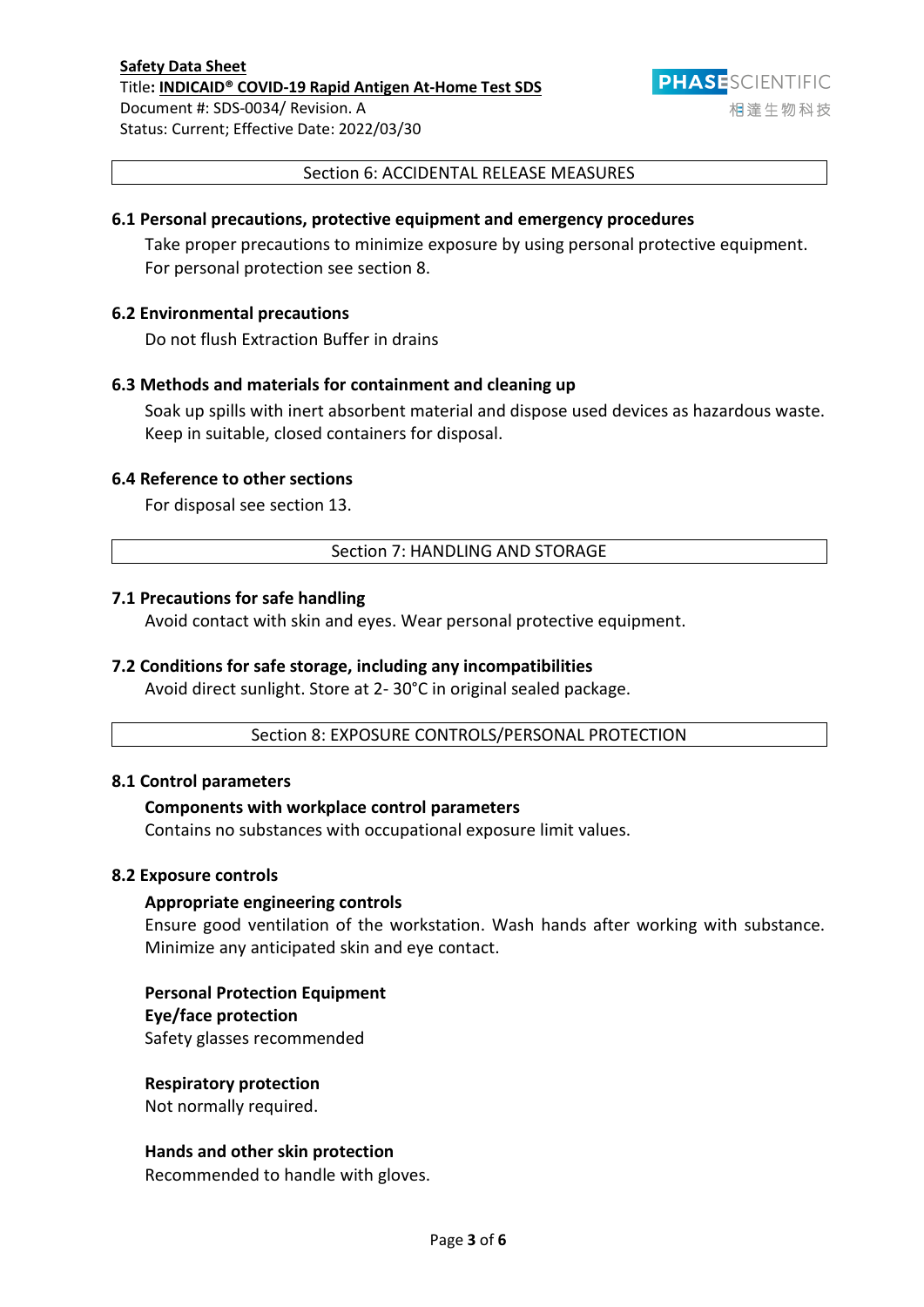# **Body Protection**

Not normally required.

## **Control of environmental exposure**

Do not let product enter drains.

# Section 9: PHYSICAL AND CHEMICAL PROPERTIES

# **9.1 Information on basic physical and chemical properties**

|                                 | <b>Cassette Device</b>     | <b>Extraction Buffer</b> | Swab               |
|---------------------------------|----------------------------|--------------------------|--------------------|
| Appearance                      | Individually sealed foil   | Odourless, clear         | Flocked swab with  |
|                                 | pouch with a silica gel    | liquid                   | ABS plastic shaft  |
|                                 | desiccant and aplastic     |                          | and nylon fibre    |
|                                 | cartridge containing a     |                          | head, individually |
|                                 | white, narrow              |                          | packed and sealed  |
|                                 | nitrocellulose membrane    |                          |                    |
|                                 | test strip.                |                          |                    |
| рH                              | Not applicable             | $7.2 \pm 0.2$            | Not applicable     |
| Melting point                   | No information available   |                          |                    |
| <b>Boiling point</b>            | No information available   |                          |                    |
| Specific Gravity ( $H_2O = 1$ ) | No information available   |                          |                    |
| Vapor Pressure (mmHg & temp)    | No information available   |                          |                    |
| Percent Volatile (%)            | No information available   |                          |                    |
| <b>Vapor Density</b>            | No information available   |                          |                    |
| Evaporation (Butyl Acetate = I) | No information available   |                          |                    |
| Solubility in Water             | Insoluble                  | soluble                  | Insoluble          |
| Solubility in Fat               | No information available   |                          | Insoluble          |
| Flash Point (method used)       | $200^{\circ}$ C            | No information available |                    |
|                                 | Lower limit: Not available |                          |                    |
|                                 | Upper limit: Not available |                          |                    |
| Auto-flammability               | No information available   |                          |                    |
| <b>Explosive Properties</b>     | <b>None</b>                |                          |                    |
| <b>Oxidizing Properties</b>     | <b>None</b>                |                          | No information     |
|                                 |                            |                          | available          |
| <b>Partition Coefficient</b>    | No information available   |                          |                    |

Over time, nitrocellulose membrane will polymerize and become brown. Polymerization reduces the flash point.

| Section 10: STABILITY AND REACTIVITY  |                                       |
|---------------------------------------|---------------------------------------|
| 10.1 Stability                        | Stable under normal conditions of use |
| 10.2 Conditions to avoid              | Excessive heat, direct sunlight       |
| 10.3 Hazardous decomposition products | Not established.                      |
| 10.4 Incompatibility                  | Strong acids or alkalise              |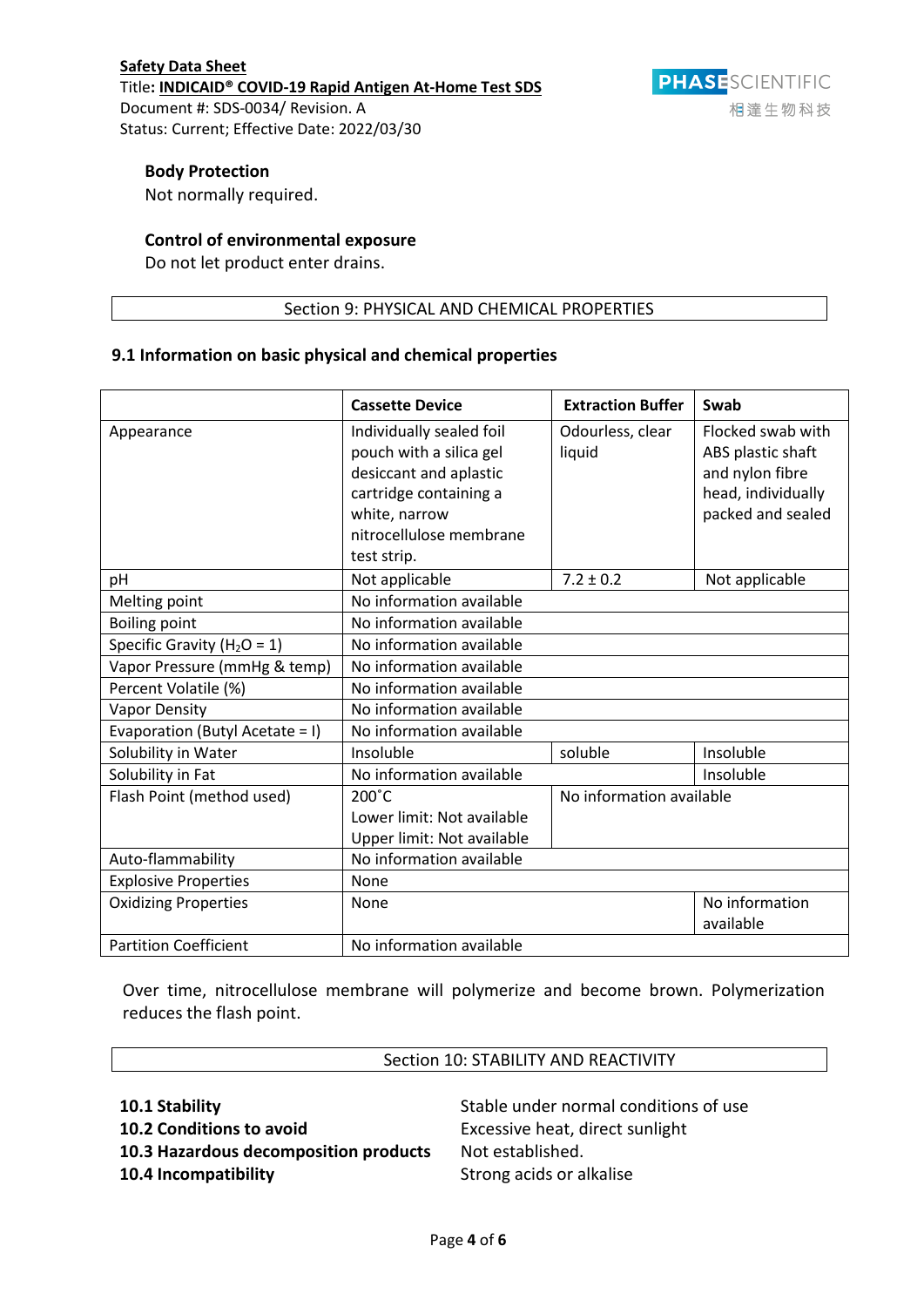

# Section 11: TOXICOLOGICAL INFORMATION

# **11.1 Information on toxicological effects**

| <b>Acute toxicity</b>                          | No information available |
|------------------------------------------------|--------------------------|
| <b>Eyes</b>                                    | No information available |
| <b>Skin</b>                                    | No information available |
| <b>Inhalation</b>                              | No information available |
| Ingestion                                      | No information available |
| <b>Specific Effects</b>                        | No information available |
| <b>Chronic Toxicity (Target Organ Effects)</b> | No information available |
| <b>Carcinogenic effects</b>                    | No information available |
| <b>Mutagenic effects</b>                       | No information available |
| <b>Reproductive toxicity</b>                   | No information available |
| Sensitization                                  | No information available |
| <b>Target Organ Effects</b>                    | No information available |

## Section 12: ECOLOGICAL INFORMATION

**12.1 Ecotoxicity effects** No information available **12.2 Mobility 12.2 Mobility 12.2 Mobility 12.2 Mobility 12.3 Biodegradation** No information available **12.4 Bioaccumulation** and **No information** available

Section 13: DISPOSAL CONSIDERATIONS

## **13.1 Waste treatment methods**

Dispose in accordance with all applicable local and national regulations

## Section 14: TRANSPORT INFORMATION

## **14.1 UN number**

| ADR/RID:     |   |
|--------------|---|
| <b>IMGD:</b> |   |
| <b>IATA:</b> | - |

# **14.2 UN proper shipping name**

| ADR/RID:     | Not regulated |
|--------------|---------------|
| IMGD:        | Not regulated |
| <b>IATA:</b> | Not regulated |